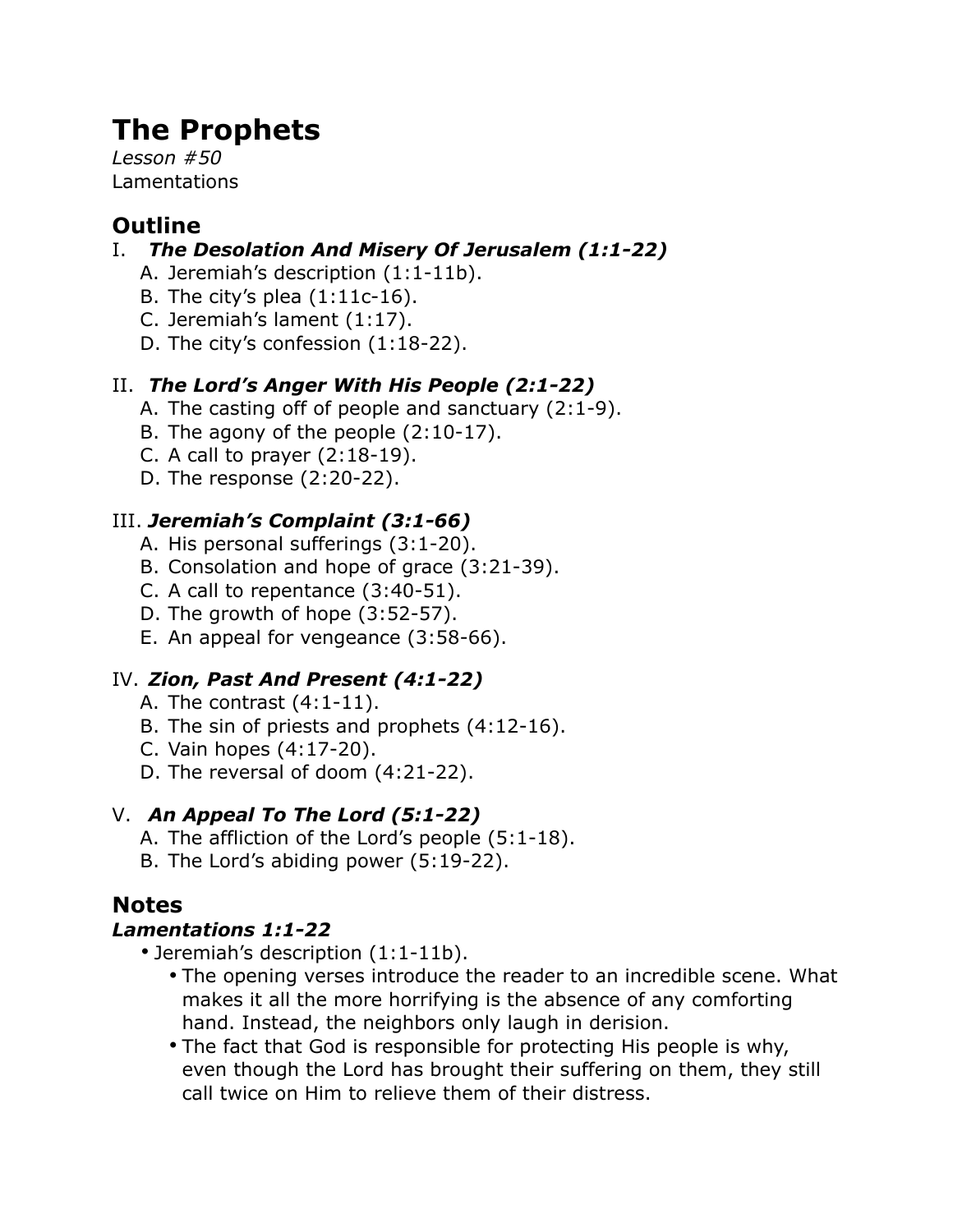- The city's plea (1:11c-16).
	- The intensity of her suffering is brought out in the numerous references to parts of the human body in these verses.
	- The fact that God has inflicted her with these injuries intensifies their pain. Her suffering is incomparable because He -- not her earthly enemies -- has brought them on her.
- Jeremiah's lament (1:17).
	- To prepare us for Jerusalem's final confession, Jeremiah records that though Zion "stretches out her hands" in prayer, there is no comfort; for the destruction is the Lord's command.
	- Even if the rest of the nation were destroyed, the people expected Jerusalem to remain (cf. Jeremiah 24:1-10; Ezekiel 11:14-16). Abandoned by God, Jerusalem has become a "menstruous woman" scorned by all.
- The city's confession (1:18-22).
	- The city finally acknowledges the justness of her suffering. She had rebelled against a righteous husband.
	- She points out her suffering now as an object lesson to other cities. A righteous God shows His righteousness by bringing suffering on the wicked.
	- There is always reason to appeal to the Lord's mercy, so the people do so here, in spite of the justness of their punishment.

#### *Lamentations 2:1-22*

- The casting off of people and sanctuary (2:1-9).
	- The storm has passed over the poet's head. As he picks himself up and gazes on the desolation around him, he declares with the voice of faith that this has been the work of the "Lord."
	- God is depicted as a mighty, hostile warrior, armed with bow to slay at a distance and with sword for close fighting and finally burning up all that is left. He has behaved like an enemy.
	- From the temple the lament passes briefly to the city and then to the king and his ministers in exile.
- The agony of the people (2:10-17).
	- No image tugs harder at the heart than that of mothers unable to provide food for their starving children.
	- There is nothing like this desolation, nothing to which it can be compared, so that the sufferer can find little comfort in the possibility that others might understand her grief.
- A call to prayer (2:18-19).
	- Despair should drive people to God; so the poet calls Zion to prayer. The first phrase here should be translated, "Cry out from the heart, O wall of the daughter of Zion." Though the expression may seem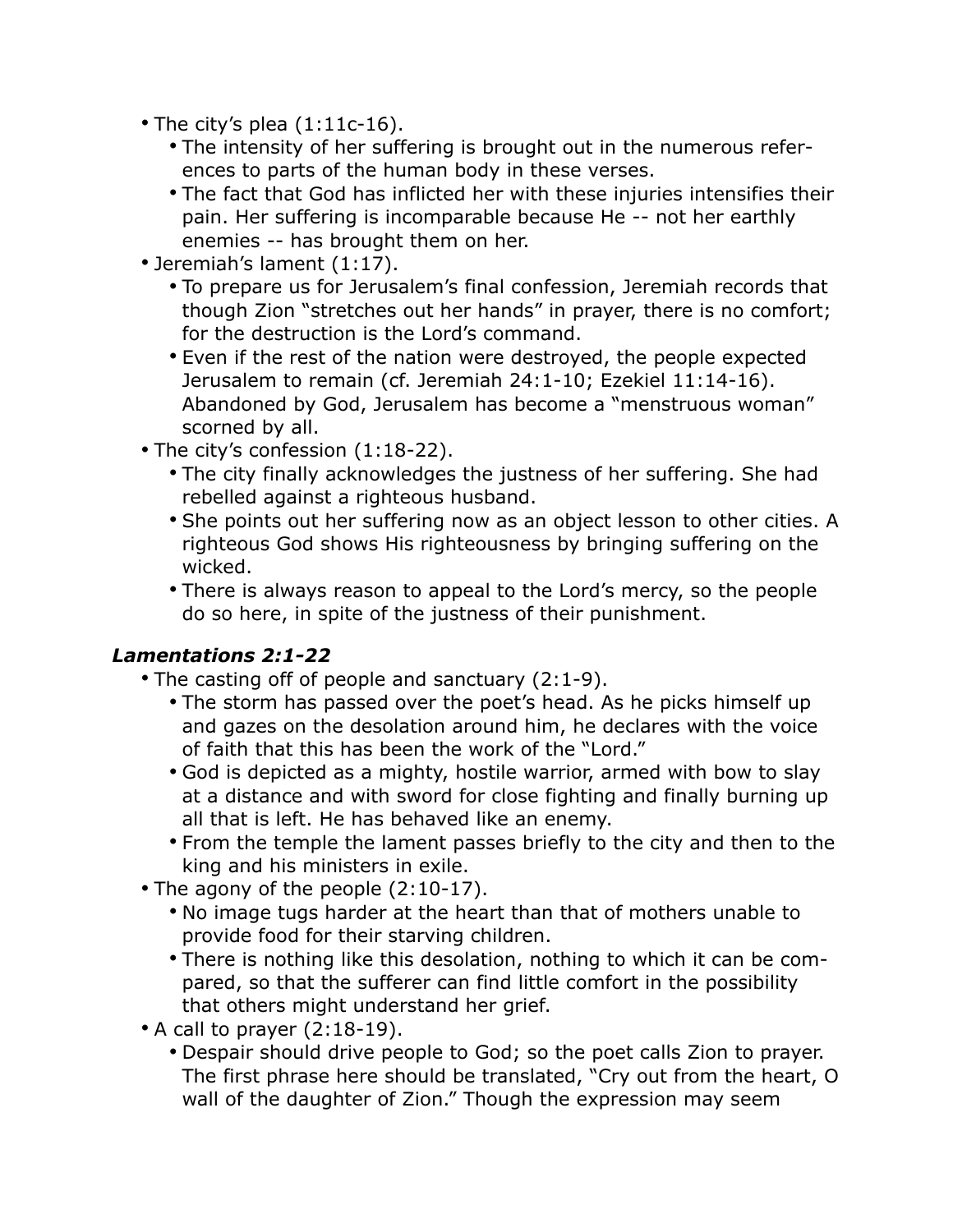strange, it is a call for everything, including the ruins, to join in the prayer of anguish.

- The last part of vs. 19 bears out the interpretation that the lament describes the position after the capture of the city, not the sufferings during the siege.
- The response (2:20-22).
	- This prayer is a desperate recounting of utmost woe. The words of Jerusalem try to "put a face" on the calamity that has befallen her.
	- Since the prophets had stressed the inviolability of the temple (cf. Jeremiah 7:4), it is natural that they should gather there in its last hour.
	- The Lord has treated this people more harshly than He has ever treated a people before. In the long and cruel history of conquests and captivities, this one is the most appalling.

### *Lamentations 3:1-66*

- His personal sufferings (3:1-20).
	- The opening section paints a graphic picture of personal humbling at the hands of the Lord. The notion that the Lord disciplines through personal hardship is found in Job (9:33-34; 21:9).
	- In "my strength is gone" in vs. 18, "strength" indicates "glory" rather than strength. Both for the prophet and for Israel, hope in the Lord was their glory; when that is gone, they are on the level of the pagans round about. Jeremiah's mention of "the Lord" breaks the spell of misery that has bound him.
- Consolation and hope of grace (3:21-39).
	- The current suffering endured by Jeremiah and his fellow Israelites is similar to the enslavement in Egypt, so they should be encouraged by the Exodus to hope in the possibility of a similar salvation (cf. Psalm 77:1-21).
	- As the sun rises every morning, the Lord will faithfully show love and mercy to His people. The sufferer must endure, realizing that the Lord will not show one without the other.
	- The Lord is being true to His divine character when He punishes sin. Jeremiah was honest enough with himself to realize that the present sufferings are deserved punishment. Therefore, he should not complain of unjust treatment.
- A call to repentance (3:40-51).
	- The people agree that complaint is out of place. They must examine their ways, i.e., what they have done. They lift up not merely their hands, the normal position for petition, but the whole inner person ("our heart") to God; no mere formal prayer is involved.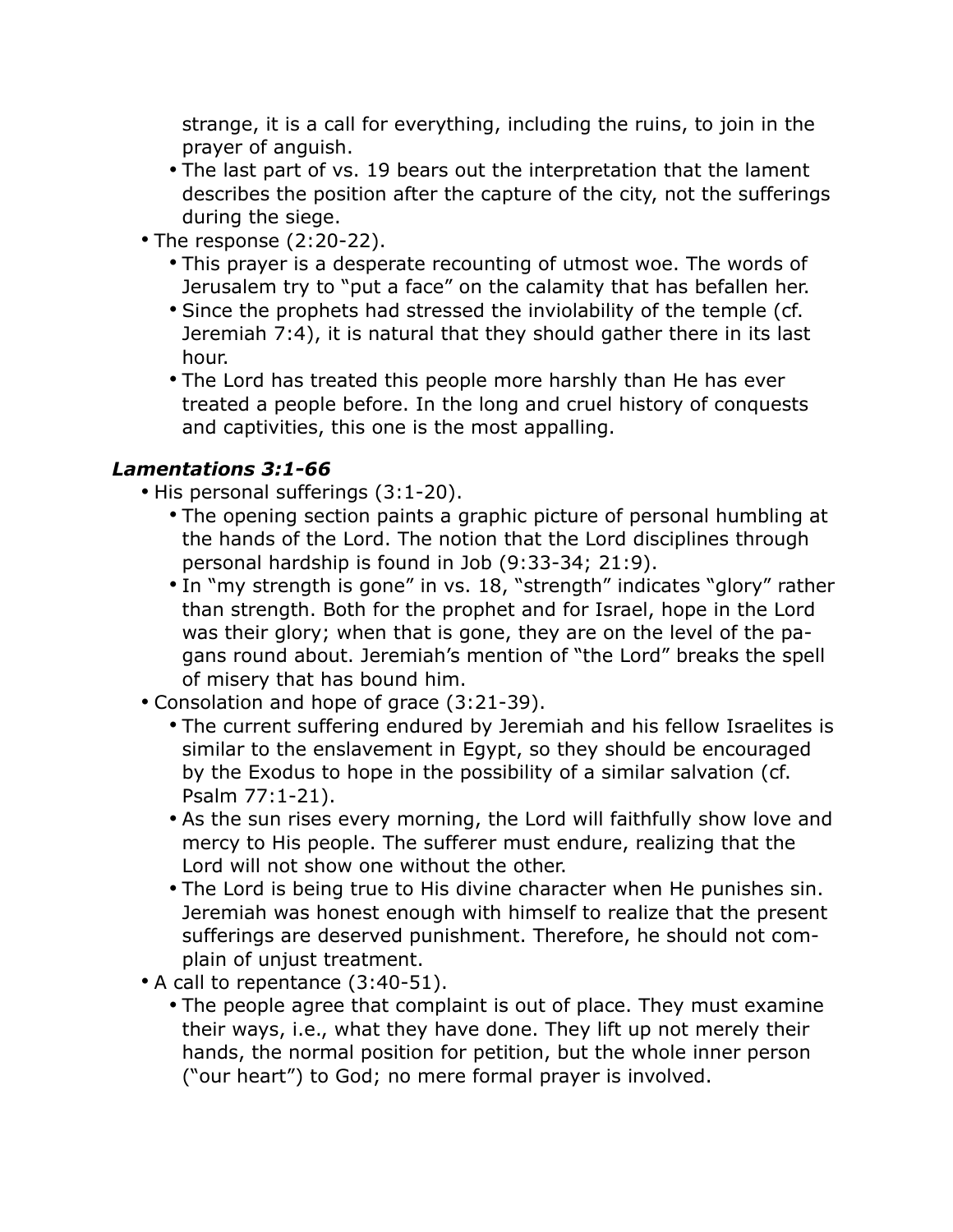- The people's confession reminds Jeremiah of their sufferings and then even more of his own (cf. Jeremiah 9:1; 14:17).
- Jeremiah's tears flow like rivers from his eyes. These are perennial streams, not just seasonal wadis which flow only when it rains. His pleading for Israel will continue until God responds.
- The growth of hope (3:52-57).
	- Agony over the fate of his people reminds Jeremiah of his own fate (cf. Jeremiah 18:18).
	- This evoked from him an appeal to the Lord for rescue, an appeal which the Lord has acknowledged only verbally so far.
	- Much like Abram between age 75 and 100, Jeremiah is having to live totally in faith, without having seen the fulfillment of what has been promised.
- An appeal for vengeance (3:58-66).
	- God's protection over Jeremiah in the past is an adequate basis for confidence in the future. For the sake of his people, Jeremiah has abandoned everything, even the consolations of family life and children (Jeremiah 16:1-4).
	- Although God gave him some of the most glowing pictures of Israel's restoration, including the promise of the new covenant, there is no indication that God gave him a glimpse of life beyond the grave. It must have been a heavy burden of rejection and ingratitude to bear into Egypt.

### *Lamentations 4:1-22*

- The contrast (4:1-11).
	- Jeremiah describes in haunting beauty the devastating reversals of fortune suffered by the people. This section is full of contrasts.
	- The grief sweeps over those who watch, seeming to drown them in its wake. This is worse than the suffering experienced by the people of Sodom. There, death came swiftly; here, it is agonizingly and horrifyingly drawn out.
- The sin of priests and prophets (4:12-16).
	- The priests should have been purifying with sacrificial blood, but instead they have defiled with the blood of the righteous. They have made the people unclean when they should have been cleansing them.
	- These priests, along with the elders of the various households and clans, should be the most honored individuals in the community. Instead, they are dishonored and out of favor.
- Vain hopes (4:17-20).
	- The blindness of those who have gone into exile is matched only by that of those who are left at home. Hoping against hope, they have